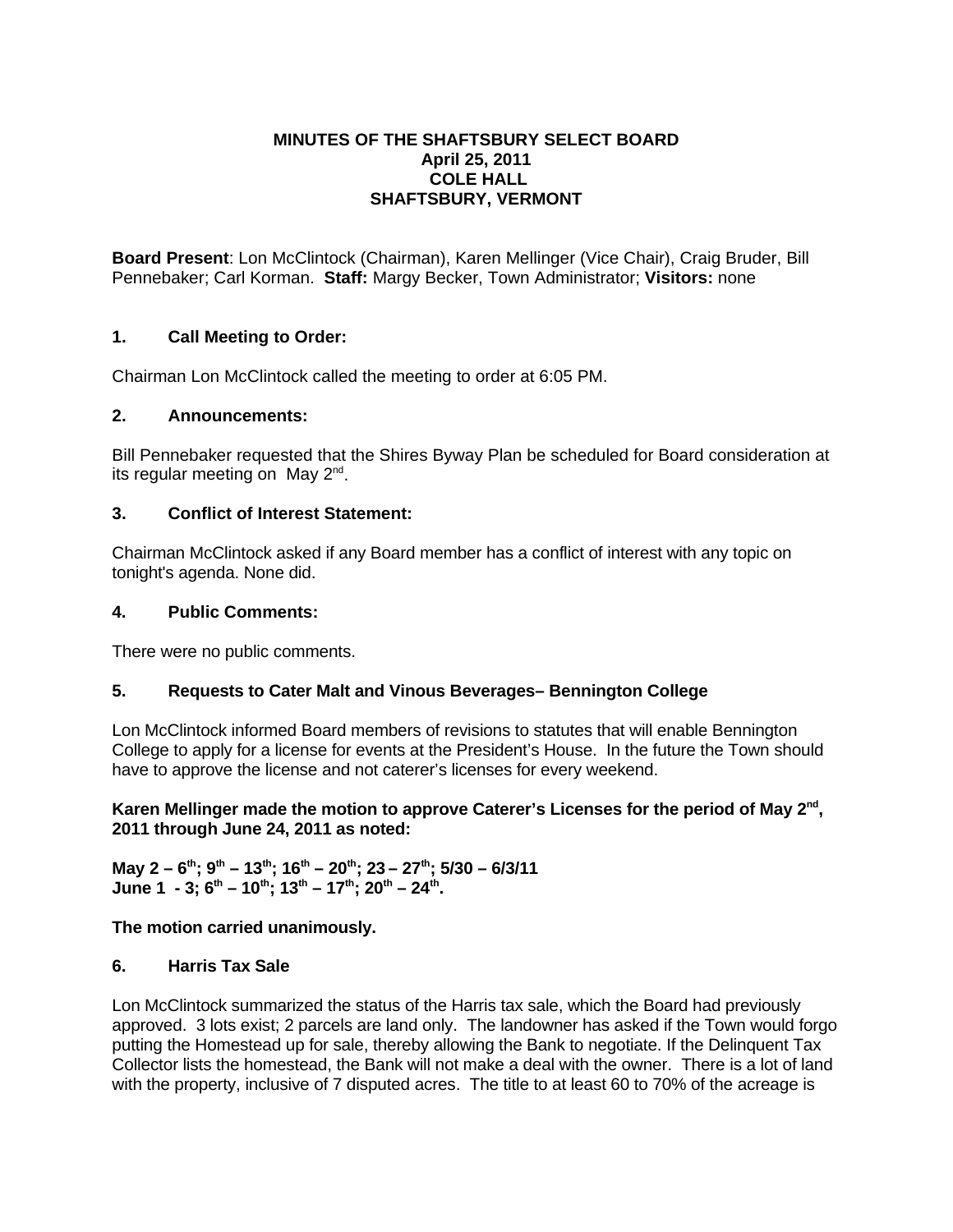undisputed, however. Mr. McClintock asked Board members if they desired to have the Delinquent Tax Collector take the Homestead out of the sale of 2 unimproved lots, or should he proceed as usual and list the entire property. The Delinquent Tax Collector has reported that his attorney is confident the lots could be sold as separate lots.

It was noted that if the Town proceeded with the tax sale, it would be most likely paid up front.

## **Karen Mellinger made the motion that the Delinquent Tax Collector proceed with the Harris tax sale. Bill Pennebaker seconded.**

Craig Bruder noted the Town is not in the business of speculation and expressed support for the sale. Carl Korman stated he agrees the Town should proceed with the sale, while noting the concern that the landowner had not been notified of the Selectboard's special meeting.

#### **The motion carried unanimously.**

## **7. Other Business**

It was noted the Board will be asked to reconsider the Highway Capital Improvement Plan that provided the basis of the 2012 CIP approved in the 2012 budget in March. The discussion on May 2nd will focus on whether or not to proceed with continued improvements to Paran Road – which did not fare well over the winter. Carl Korman inquired about a cost benefit analysis. The Town does have a capital improvement plan.

The Board expressed interest in proceeding with this big picture planning analysis, while noting there were no funds in the current nor the 2012 budgets for such a project.

The Board agreed to extend the deadline for filing applications for the Road Foreman vacancy. The Town Administrator will proceed with additional advertising.

Lon McClintock summarized the Treasurer's April  $18<sup>th</sup>$  budget report. She is now predicting a positive fund balance of approximately \$83,000. Carl Korman observed this was the second year the Town had a surplus and inquired how the Board manages budget surpluses.

#### **8. Warrants**

CHECK WARRANT No. 44 in the amount of \$8,612.

## **Motion by Craig Bruder to approve check warrant #44 in the amount of \$8,612. Karen Mellinger seconded. The motion carried.**

PAYROLL WARRANT No. 42 in the amount of \$5,212.62.

## **Motion by Karen Mellinger to approve payroll warrant #42 in the amount of \$5,212.62. Craig Bruder second. The motion carried.**

CHECK WARRANT No. 43 in the amount of \$24,647.61.

**Motion by Craig Bruder to approve payroll warrant #43 in the amount of \$24,647.61. Carl Korman seconded. The motion carried.**